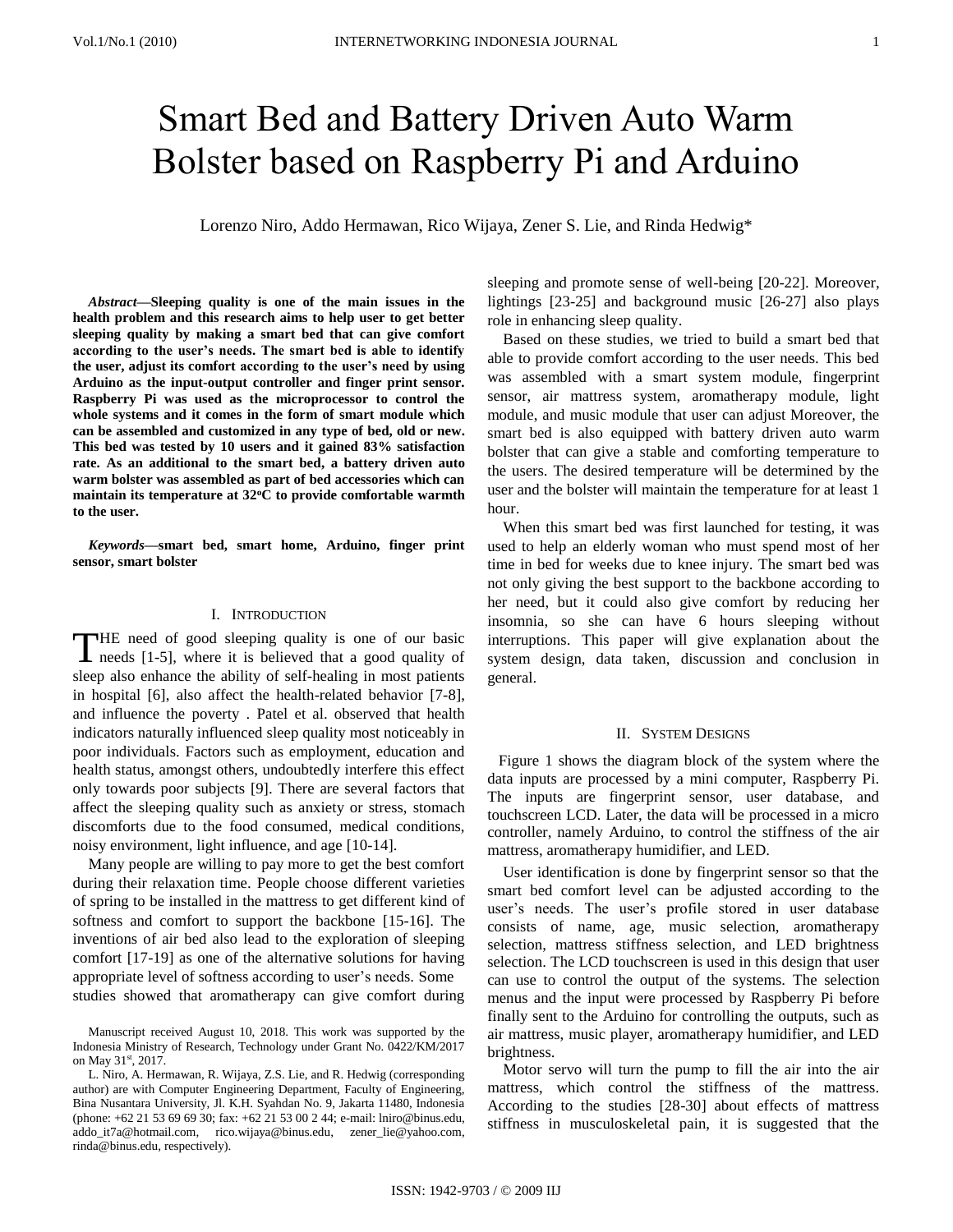stiffness of the mattress should be adjusted according to the user's backbone structure, gender and age.



Fig. 1. The block diagram of the smart bed.

A music player, which can play 20 tracks of music, will be played along the sleeping period. It is believed that music will help the user to feel easy and relax [27]. While in the same time, the selection of certain aroma such as sandalwood, eucalyptus, apple, and rose will be diffused from aromatherapy humidifier to stimulate user's smelling and brain sensory to relax [31].

The brightness of the LED will be adjusted according to the comfort level of each identified user. Even though the study of brightness vs. sleeping disorder showed that it will lead to circadian phase [32], the system will not suggest any recommendation about the LED brightness, but it will adjust only to the user's sleeping habit. An alarm will be automatically turned on if the sleeping period of the user is considered adequate. An alarm will be activated according to the length of sleeping hour, which is set according to the user's age [33].

As an additional comfort to the user, a battery driven auto warm bolster is made to give a certain warm temperature as shown in figure 2. The bolster is covered with heating elements protected by insulator tape to avoid any electric current leakage. Since the bolster is powered by battery, it can be moved anywhere easily, and the batteries are rechargeable after running for 30 minutes. The bolster is also equipped with a sensor to maintain the temperature of  $30^{\circ}$ C for the first 30 minutes of sleeping.

Figure 3 until 6 shows the flowchart of the overall system in detail. The main program is shown in figure 3, while searching the database is shown in figure 4. Once the user identification is successfully done, the system will run all the controls until the "wake" selection is chosen by the user. Figure 5 shows the "enroll" system for new user so that he/she can be identified. Figure 6 is showing the "interrupt" process of the alarm system which is working according to the user's age.

The flowchart of the bolster is shown in figure 7 where there is a temperature sensor, which will compare the surrounding temperature with the comfortable bolster's temperature that is set at the beginning. When the temperature is lower than the set temperature, the batteries will turn on the heating elements until it reaches the desired temperature and maintain it for the next 30 minutes. It is assumed that the user will fall asleep after 30 minutes and the bolster can be turned off automatically afterwards.



Fig. 2. The block diagram of auto warm bolster.

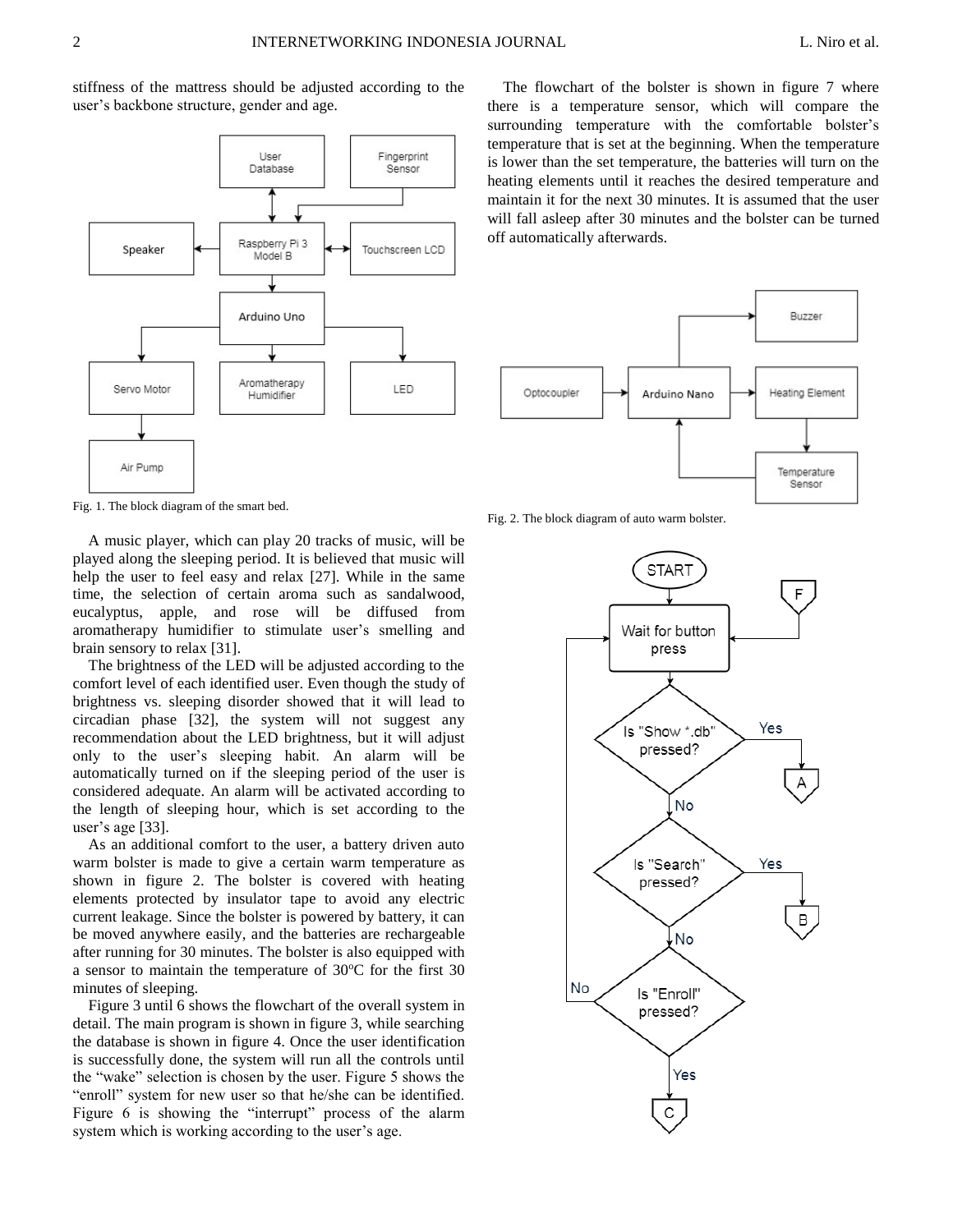### Fig. 3. Flowchart of the main menu.

The age selection in figure 6 was determined according to the study of K. Fukuda and K. Ishihara in concerning sleeprelated lifestyle and mental health among junior high schools, high schools, universities students, and adults [34]. It is stated that children tend to sleep 8 to 10 hours a day, while adults 6 to 8 hours a day. For elderly, usually needs 6 hours or less for sleeping. Therefore, the alarm was set according to the age of the user.

In this research we select Raspberry Pi as the microprocessor since it is a small computer that fully functioned for database processing and output control, which can run in LINUX as well [35]. The Raspberry Pi is an open source device with low-power consumption and it can be combined with Arduino as microcontroller of the system output. Although it is slower than any general computer, this affordable minicomputer can provide all the expected abilities.

### III. RESULTS AND DISCUSSION

To understand the quality of smart bed and bolster, we derive some data to prove its stability, accuracy, and user satisfaction index upon the products. When we set the potentiometer in the motor servo, we measure the accuracy between the stiffness of the mattress and the potentiometer value by using deviation standard.

$$
s = \sqrt{\frac{1}{N-1} \sum_{i=1}^{N} (x_i - \overline{x})^2}
$$
...(1)

S is deviation standard of sample.

 ${x_1, x_2, ..., x_N}$  is the value of the sample.

 $\overline{x}$  is the average of the sample.

The average value that we get is 1.92 which means that the consistency of each value setting is similar between the potentiometer and the stiffness of the mattress. Therefore, whenever the user set the digital value in the menu, the exact stiffness will be determined.

The similar measurement also done to the LED control to check its accuracy between the input value and the brightness of the LED. According to the result, we even find the deviation standard value is 0, which means that the consistency between the input values with brightness output is 100% accurate. The 100% accuracy also happens to the music control and aromatherapy selection. The next measurement is done in order to find the successful rate of user identification. The 10 users are tested and repeatedly identified by the fingerprint sensor. We found that the successful rate is 95%, which was mainly caused by the condition of the finger such as dirty, had a scar, and the finger orientation.

The next measurement that we do is to measure the bolster temperature after heating by comparing the reading status between temperature sensor DS18B20 and FLIR TG165 as shown in figure 8. In the beginning, the bolster is activated in order to achieve temperature of  $32^{\circ}$ C and will be steady in  $\pm 1.2$ %. The reading takes place as long as 5 minutes with time

interval of 4 seconds. It is shown that the reading differences between two measurement tools are quite negligible or around 0.29%. Therefore, the bolster can work accurately and maintain the desired temperature constantly until the batteries finished. Nevertheless, when the room temperature goes down until  $18^{\circ}$ C it will take more time for the bolster to go to the desired temperature. The average time to reach the desired temperature is usually less than 1 minutes but when the room temperature goes down to  $18^{\circ}$ C, it will take more than 10 minutes to warm up the bolster. For the next development of this system, we will use a bigger battery capacity with wireless charging capability.

A questionnaire is developed and delivered to 10 users in order to see how this product can satisfy the user's need. We ask them about their satisfaction upon the smart bed, whether they will recommend the product to others, their loyalty to use the product, and any open inputs.

The result shows that 67% of the users feel satisfied and likely to use the product repeatably, 16% feel very satisfied and very likely to use the product repeatably, and the rest feel neutral. All of the users declared that they will recommend the product to others as well. The product itself had been tested for more than a month to the elderly woman who suffered from knee injuries and had to stay in the bed for recovery. The woman felt very satisfied because she could have more than 6 hours sleeping and felt comfortable without severing from the back injury.

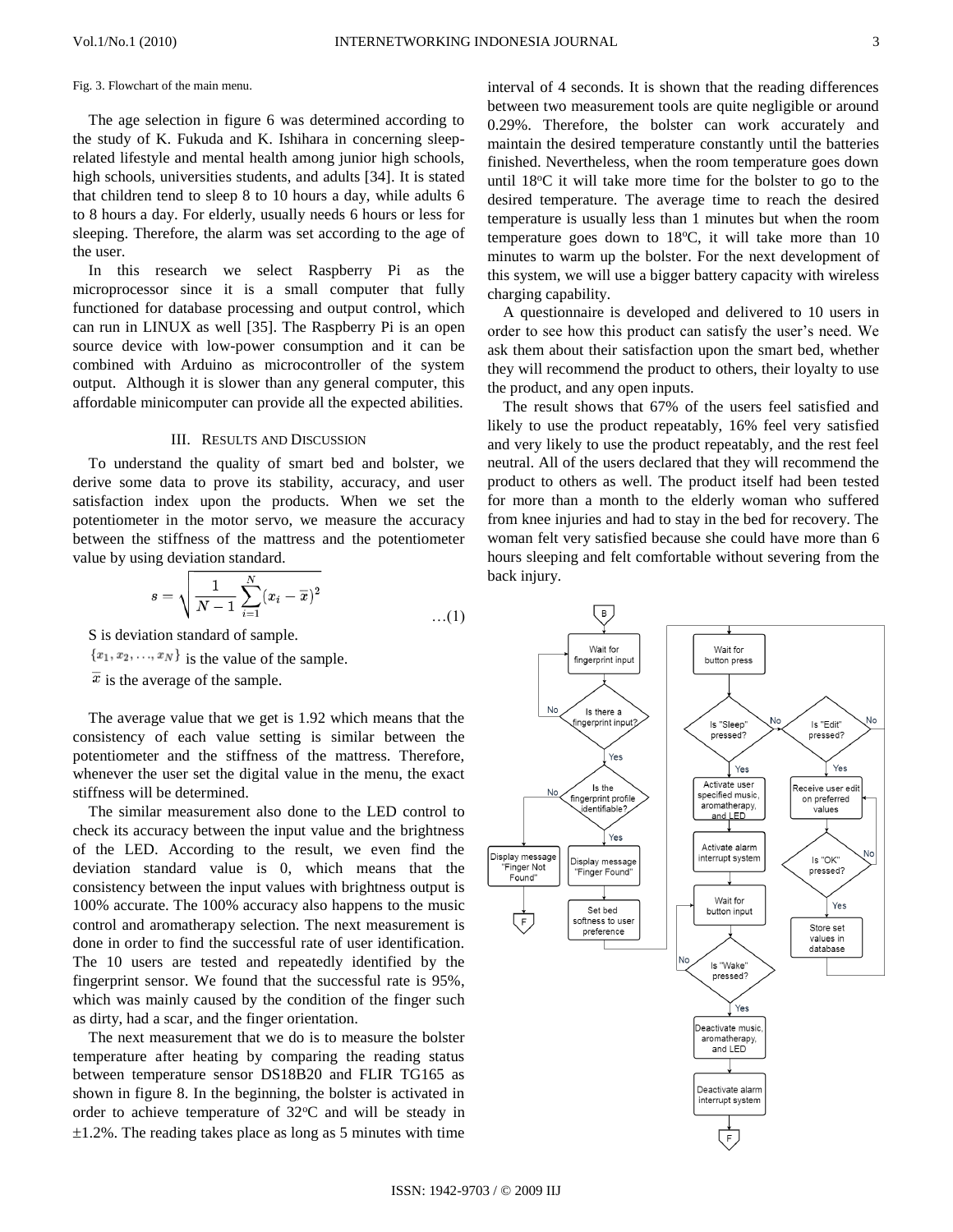Fig. 4. Flowchart of "search" function.

|                   | TABLE T. POTENTIOMETER VALUE ACCORDING TO MATTRESS STIFFNESS. |      |                                                             |           |      |      |       |                             |      |                |                     |                         |
|-------------------|---------------------------------------------------------------|------|-------------------------------------------------------------|-----------|------|------|-------|-----------------------------|------|----------------|---------------------|-------------------------|
| Softness<br>Value |                                                               |      |                                                             | Deviation |      |      |       |                             |      |                |                     |                         |
|                   | T                                                             | п    | ш                                                           | IV        | V    | VI   | VII l | <b>VIII</b>                 | IX   | X              | Mean<br>$(K\Omega)$ | Standard<br>$(K\Omega)$ |
| 1                 | 53.7                                                          | 53.2 | 53.7                                                        | 53.3      | 53.6 | 52.8 | 53.3  | 53                          | 52.6 | 52.9           | 53.21               | 0.38                    |
| 10                |                                                               |      | 110.3 110.9 108.7 107.8 107.4 106.4 107.9 110.3 112.7 111.7 |           |      |      |       |                             |      |                | 109.41              | 2.06                    |
| 20                |                                                               |      | 166.5 168.6 168.3 165.9 167.9 168.6 167.2                   |           |      |      |       |                             |      | 166 165 2168 2 | 167.24              | 1.26                    |
| 30                |                                                               |      | 224.1223.1217.4216.6217.2218.6 215 216.2216.4215.8          |           |      |      |       |                             |      |                | 218.04              | 3.09                    |
| 40                |                                                               |      | 282.6281.4277.5 279                                         |           |      |      |       | 278 278.1 275.5 274.1 274.2 |      | 275            | 277.54              | 2.92                    |
| 50                |                                                               |      | 324.1329.6328.5329.2324.8329.1                              |           |      |      | 325   | 323.2324.2324.6             |      |                | 326.23              | 2.53                    |
| 60                |                                                               |      | 380.3379.4379.3379.6 379                                    |           |      | 378  | 375   | 377.6377.4                  |      | 378            | 378.36              | 1.52                    |
| 70                | 432                                                           | 427  | 431                                                         | 429       | 428  | 430  | 428   | 425                         | 432  | 425            | 428.7               | 2.58                    |
| 80                | 479                                                           | 479  | 481                                                         | 478       | 479  | 480  | 475   | 478                         | 477  | 475            | 478.1               | 1.97                    |
| 90                | 516                                                           | 514  | 515                                                         | 514       | 514  | 515  | 512   | 512                         | 510  | 512            | 513.4               | 1.84                    |
| 100               | 558                                                           | 560  | 559                                                         | 558       | 558  | 558  | 557   | 557                         | 557  | 557            | 557.9               | 0.99                    |
|                   |                                                               |      |                                                             |           |      |      |       |                             |      |                | Average             | 1.92                    |

TABLE 1. POTENTIOMETER VALUE ACCORDING TO MATTRESS STIFFNESS.



Fig. 5. Flowchart of alarm "enroll" system.

Table 2 shows the successfulness of finger print sensor in identification of user. It showed that the identification of user's identification is 95%. Once the finger print sensor failed to recognize the pattern, the whole system will not run accordingly.

TABLE 2. SUCCESSFULNESS OF USER IDENTIFICATION.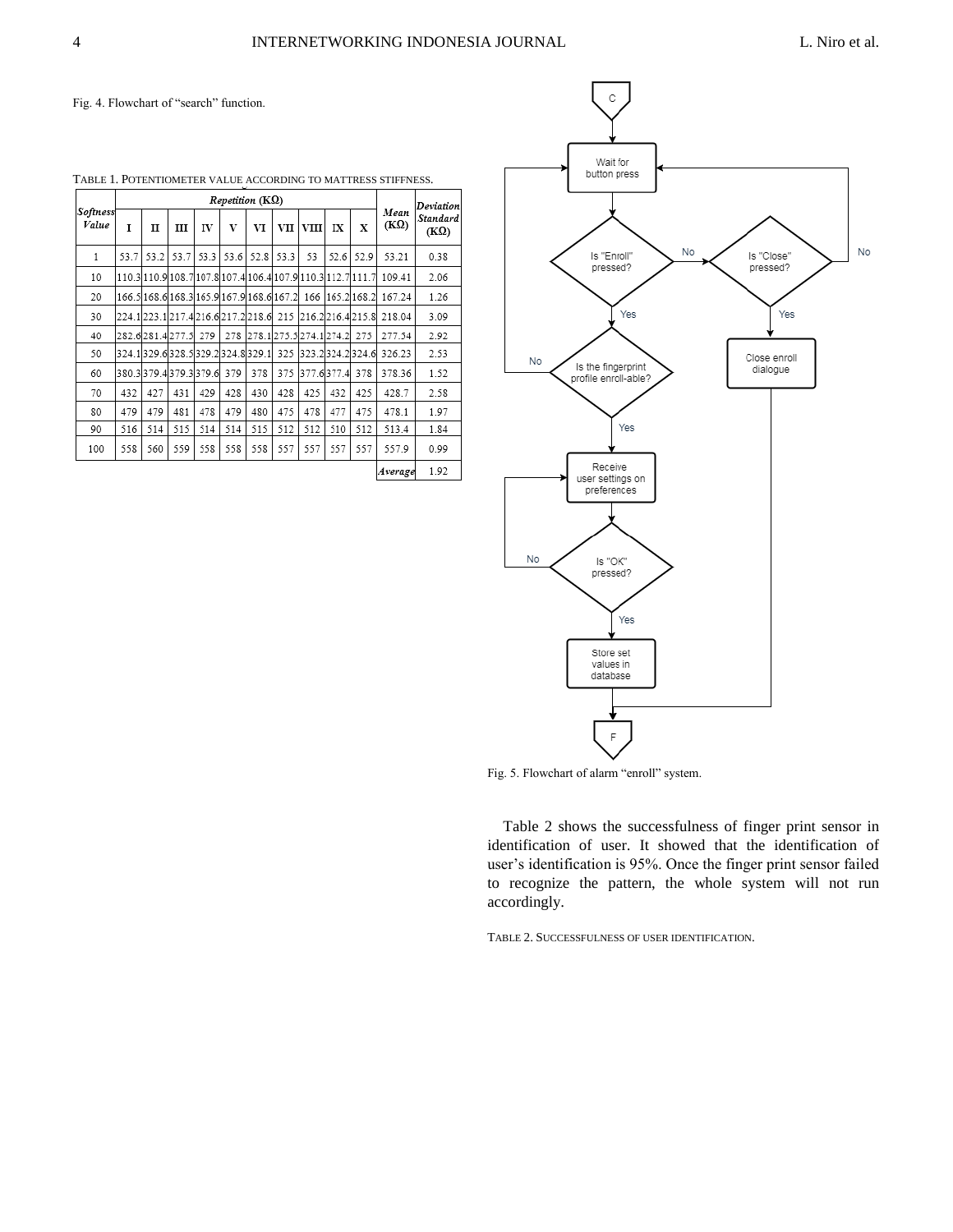|                         |              |              |              | <b>Success</b> | <b>Success</b> |              |              |              |              |              |         |            |
|-------------------------|--------------|--------------|--------------|----------------|----------------|--------------|--------------|--------------|--------------|--------------|---------|------------|
| Repetition              | #1           | #2           | #3           | #4             | #5             | #6           | #7           | #8           | #9           | #10          | Count   | Percentage |
| I                       | $\checkmark$ | $\checkmark$ | $\checkmark$ | $\checkmark$   | $\checkmark$   | $\checkmark$ | $\checkmark$ | ✓            | $\checkmark$ | ×            | 9       | 90%        |
| $\rm II$                | $\checkmark$ | $\checkmark$ | $\checkmark$ | $\checkmark$   | $\checkmark$   | $\checkmark$ | $\checkmark$ | $\checkmark$ | $\checkmark$ | $\checkmark$ | 10      | 100%       |
| Ш                       | $\checkmark$ | $\checkmark$ | ×            | $\checkmark$   | $\checkmark$   | $\checkmark$ | $\checkmark$ | $\checkmark$ | $\checkmark$ | $\checkmark$ | 9       | 90%        |
| IV                      | $\checkmark$ | ×            | $\checkmark$ | $\checkmark$   | $\checkmark$   | $\checkmark$ | $\checkmark$ | $\checkmark$ | $\checkmark$ | $\checkmark$ | 9       | 90%        |
| $\overline{\mathbf{V}}$ | $\checkmark$ | $\checkmark$ | $\checkmark$ | $\times$       | $\checkmark$   | $\checkmark$ | $\checkmark$ | √            | $\checkmark$ | $\checkmark$ | 9       | 90%        |
| VI                      | $\checkmark$ | $\checkmark$ | $\checkmark$ | $\checkmark$   | $\checkmark$   | $\times$     | $\checkmark$ | $\checkmark$ | $\checkmark$ | $\checkmark$ | 9       | 90%        |
| VII                     | $\checkmark$ | $\checkmark$ | $\checkmark$ | $\checkmark$   | $\checkmark$   | $\times$     | $\checkmark$ | $\checkmark$ | $\checkmark$ | $\checkmark$ | 9       | 90%        |
| <b>VIII</b>             | $\checkmark$ | $\checkmark$ | $\checkmark$ | $\checkmark$   | $\checkmark$   | $\checkmark$ | $\checkmark$ | $\checkmark$ | $\checkmark$ | $\checkmark$ | 10      | 100%       |
| IX                      | $\checkmark$ | $\checkmark$ | $\checkmark$ | $\checkmark$   | $\checkmark$   | $\checkmark$ | $\checkmark$ | ×            | $\checkmark$ | $\checkmark$ | 9       | 90%        |
| X                       | $\checkmark$ | $\checkmark$ | $\checkmark$ | $\checkmark$   | $\checkmark$   | $\checkmark$ | $\checkmark$ | $\checkmark$ | $\checkmark$ | $\checkmark$ | 10      | 100%       |
| XI                      | $\checkmark$ | $\checkmark$ | ×            | $\checkmark$   | $\checkmark$   | $\checkmark$ | $\checkmark$ | ×            | $\checkmark$ | $\checkmark$ | 8       | 80%        |
| XII                     | $\checkmark$ | $\checkmark$ | $\checkmark$ | $\checkmark$   | $\checkmark$   | $\checkmark$ | $\checkmark$ | $\checkmark$ | $\checkmark$ | $\checkmark$ | 10      | 100%       |
| XIII                    | $\checkmark$ | $\checkmark$ | $\checkmark$ | $\checkmark$   | $\checkmark$   | $\checkmark$ | $\checkmark$ | √            | $\checkmark$ | $\checkmark$ | 10      | 100%       |
| XIV                     | $\checkmark$ | $\checkmark$ | $\checkmark$ | $\checkmark$   | $\checkmark$   | $\checkmark$ | $\checkmark$ | $\checkmark$ | $\checkmark$ | $\checkmark$ | 10      | 100%       |
| XV                      | $\checkmark$ | $\checkmark$ | $\checkmark$ | $\checkmark$   | $\checkmark$   | $\checkmark$ | $\checkmark$ | $\checkmark$ | $\checkmark$ | $\checkmark$ | 10      | 100%       |
| XVI                     | $\checkmark$ | $\checkmark$ | $\checkmark$ | $\checkmark$   | $\checkmark$   | $\checkmark$ | $\checkmark$ | $\checkmark$ | $\checkmark$ | $\checkmark$ | 10      | 100%       |
| <b>XVII</b>             | $\checkmark$ | $\checkmark$ | $\checkmark$ | $\checkmark$   | $\times$       | $\checkmark$ | $\checkmark$ | √            | $\checkmark$ | $\checkmark$ | 9       | 90%        |
| XVIII                   | $\checkmark$ | $\checkmark$ | $\checkmark$ | $\checkmark$   | $\checkmark$   | $\checkmark$ | $\checkmark$ | √            | $\checkmark$ | $\checkmark$ | 10      | 100%       |
| XIX                     | $\checkmark$ | $\checkmark$ | $\checkmark$ | $\checkmark$   | $\checkmark$   | $\checkmark$ | $\checkmark$ | $\checkmark$ | $\checkmark$ | $\checkmark$ | 10      | 100%       |
| XX                      | $\checkmark$ | $\checkmark$ | $\checkmark$ | $\checkmark$   | $\checkmark$   | ×            | $\checkmark$ | $\checkmark$ | $\checkmark$ | $\checkmark$ | 9       | 90%        |
|                         |              |              |              |                |                |              |              |              |              |              | Average | 95%        |

 $(\sqrt{\ }$  = Succeed,  $\times$  = Fail)

User can adjust the temperature sensor which is assembled in the bolster and it took 5 minutes of the heater to achieve the desired temperature which was set at  $32^{\circ}$ C. Once the temperature sensor failed to read the setting temperature, the heating process did not run or stayed in the room temperature. In order to get the most effective steady state condition for auto warm bolster, we set the best proportional gain as shown in table 3.

TABLE 3. RESPOND TIME OF BOLSTER IN DIFFERENT PROPORTIONAL GAIN.

| Proportional | <b>Steady-state Response</b> |                      |           |  |  |  |  |  |  |  |
|--------------|------------------------------|----------------------|-----------|--|--|--|--|--|--|--|
| Gain         | Rise Time                    | <b>Settling Time</b> | Percent   |  |  |  |  |  |  |  |
|              | (s)                          | (s)                  | Overshoot |  |  |  |  |  |  |  |
| $\mathbf{0}$ | N/A                          | N/A                  | 0         |  |  |  |  |  |  |  |
| 50           | 160                          | N/A                  | $\Omega$  |  |  |  |  |  |  |  |
| 100          | 156                          | N/A                  | $\Omega$  |  |  |  |  |  |  |  |
| 150          | 140                          | N/A                  | 0         |  |  |  |  |  |  |  |
| 200          | 152                          | N/A                  | 0.5937    |  |  |  |  |  |  |  |
| 250          | 152                          | N/A                  | $\Omega$  |  |  |  |  |  |  |  |
| 300          | 124                          | 516                  | $\Omega$  |  |  |  |  |  |  |  |
| 350          | 128                          | 340                  | $\Omega$  |  |  |  |  |  |  |  |
| 400          | 120                          | 228                  | 0.5937    |  |  |  |  |  |  |  |
| 450          | 116                          | N/A                  | $\Omega$  |  |  |  |  |  |  |  |
| 500          | 100                          | N/A                  | 0.7813    |  |  |  |  |  |  |  |

 $(N/A = Data$  is not available)

It is shown that the proportional gain of 400 is the fastest respond time for the heating elements to achieve its steady state. However, there is less than 1% overshoot which is negligible for the system to respond since the tolerable temperature changes was  $\pm$  1.2% of the desired temperature.

Furthermore, this product has been submitted to get its

simple patent and has been exhibited several times, which gain interest among the industries as well. The next development of this product will be the integration of smart bed and smart wardrobe, which can be seen in figure 9.

# IV. CONCLUSION

A smart bed and auto warm bolster are built in this research in order to help people with sleeping disorder to get better sleeping quality. By setting up the bedroom environment and the bed itself according to the user's needs, it is believed that this product will improve user's sleeping comfort. User can adjust the stiffness of the bed, the music that will be played all night long including the aromatherapy that can stimulate relaxation of the body, the brightness of the room, and the warmest of the bolster as sleeping companion. From the questionnaire that we delivered to 10 users and a case study of an elderly woman who suffered from knees injury, we found that this smart bed did give them more comfort and relaxation during sleeping period. As for the elderly woman who has difficulties in having a good sleeping quality, she feels satisfied by this product.

There are some limits in this product such as the number of aromatherapy selection which was limited to only 4 scents, the music selection was not in a playlist mode, and there is only one reference temperature value in the bolster system. However, this smart module can be applied in any kind of bedding as long as there is an adjustable size of air mattress available for the bed size.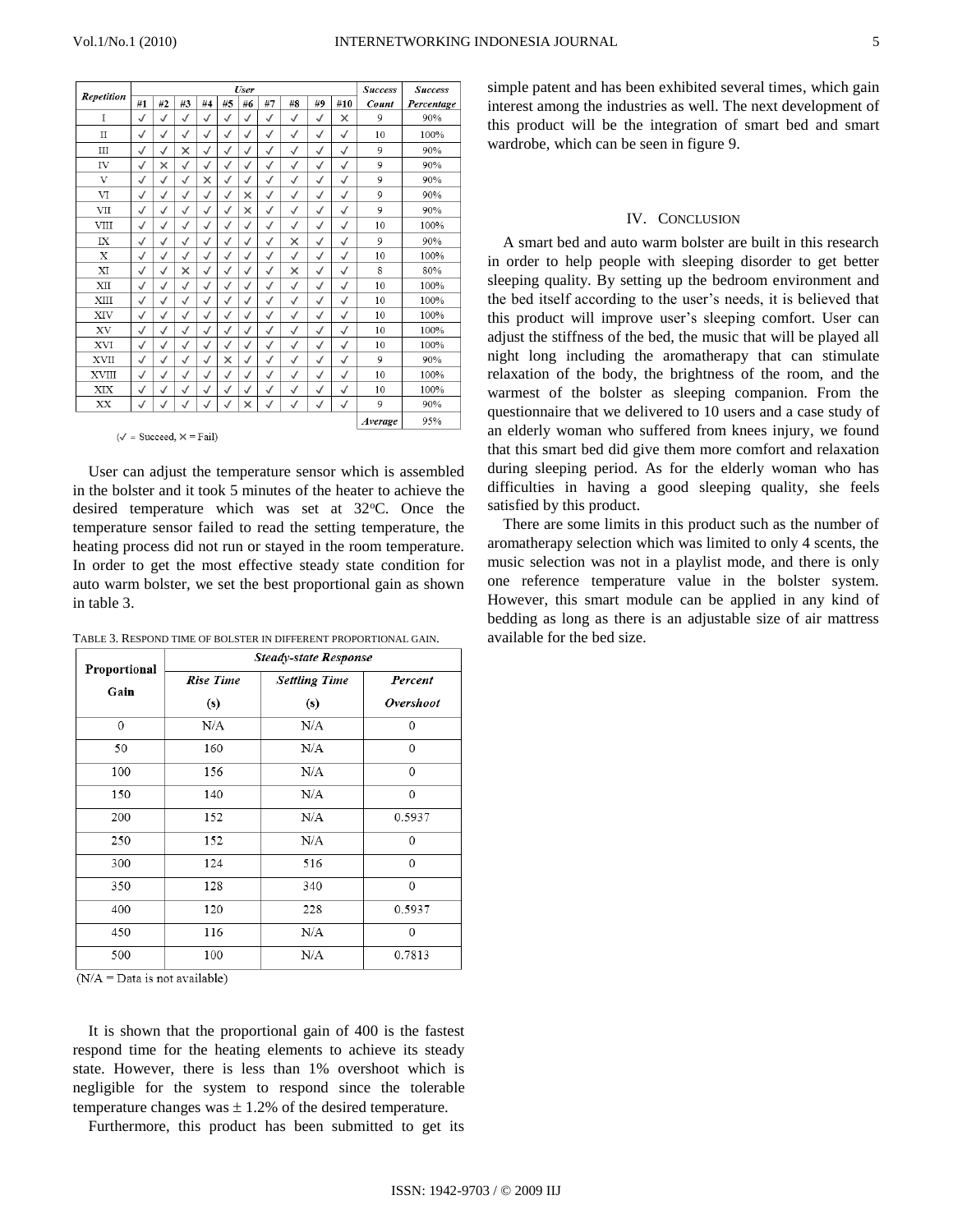

Fig. 6. Flowchart of alarm "interrupt" system.

In this research we spent around US\$340 for developing the smart bed while the bolster is US\$48. The bolster is more expensive due to the battery selection since the heat should be transferred equally to the bolster surface for hours. Nevertheless, this battery selection can be changed if the affordable battery technology is provided in the future.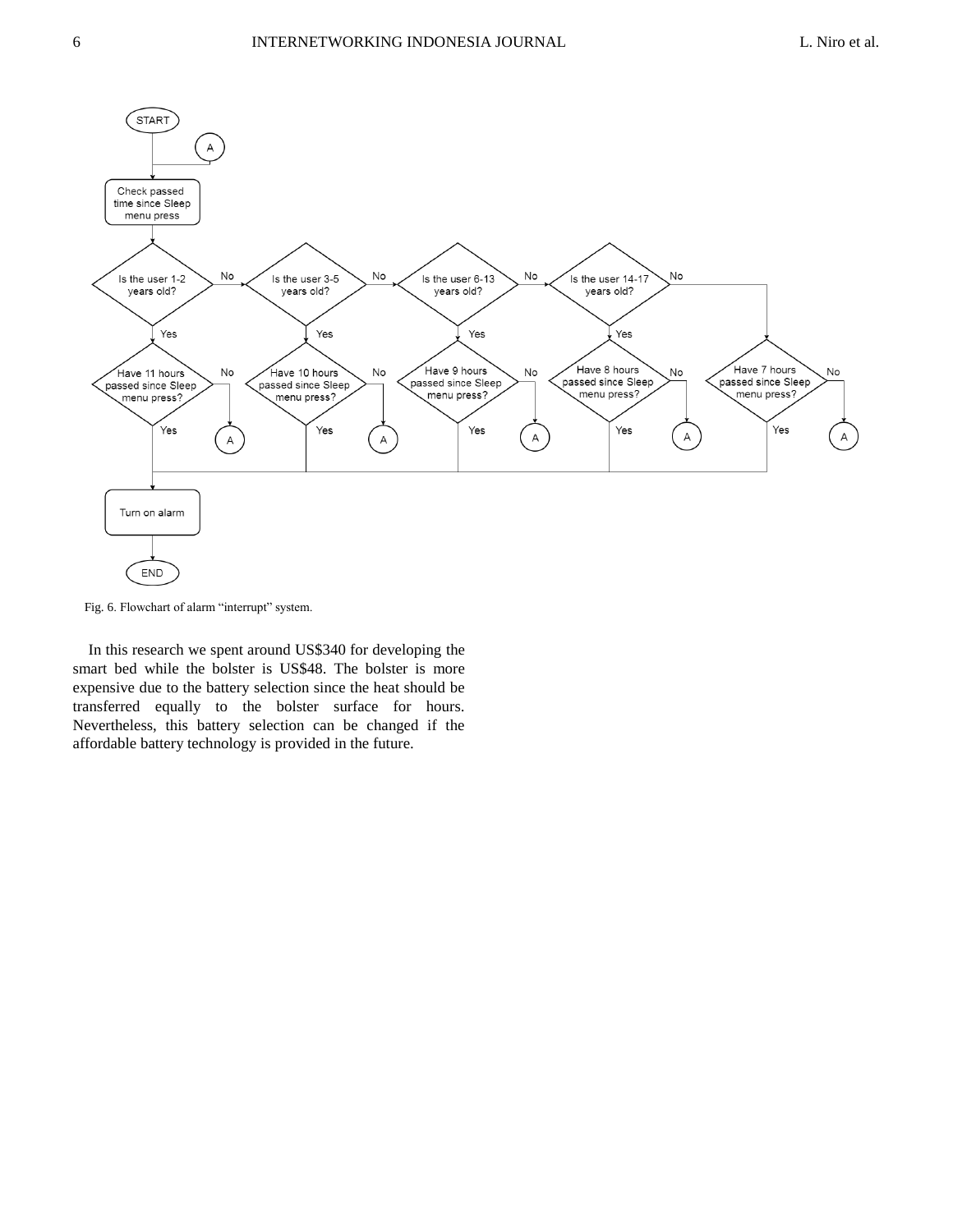

Fig. 7. Flowchart of warm bolster.



Fig. 8. Graph of comparison of temperature measurement between DS18B20 and FLIR TG165 when the bolster already warms up.



Fig. 9. The smart bed system and warm bolster. The battery module is put inside the bolster as shown in the left side while the other modules are on the black table.

#### **REFERENCES**

- [1] D.J. Buysse, C.F. Reynolds, III, T.H. Monk, C.C. Hoch, A.L. Yeager, D.J. Kupfer, "Quantification of Subjective Sleep Quality in Healthy Elderly Men and Women Using the Pittsburgh Sleep Quality Index (PSQI)," *Sleep,* vol. 14, no. 4, p. 331–338, 1 July 1991.
- [2] J.J. Pilcher, D.R. Ginter, B. Sadowsky, "Sleep quality versus sleep quantity: Relationships between sleep and measures of health, well-being and sleepiness in college students," *Journal of Psychosomatic Research,* vol. 42, no. 6, pp. 583- 596, June 1997.
- [3] F.C. Brown, W.C. Buboltz Jr., B. Soper, "Relationship of Sleep Hygiene Awareness, Sleep Hygiene Practices, and Sleep Quality in University Students," *Behavioral Medicine,* vol. 28, no. 1, pp. 33-38, 2002.
- [4] K. Kirmil-Gray, J.R. Eagleston, E. Gibson, C.E. Thoresen, "Sleep disturbance in adolescents: Sleep quality, sleep habits, beliefs about sleep, and daytime functioning," *Journal of Youth and Adolescence,* vol. 13, no. 5, p. 375–384, October 1984.
- [5] T. Åkerstedt, K. Hume, D. Minors, J. Waterhouse, "Good sleep its timing and physiological sleep characteristics," *Journal of Sleep Research,* vol. 6, no. 4, pp. 221-229, December 1997.
- [6] O. Doǧan, Ş. Ertekin, S. Doǧan, "Sleep quality in hospitalized patients," *Journal of Clinical Nursing,* vol. 14, no. 1, pp. 107-113, January 2005.
- [7] Mei-Yen Chen, E.K. Wang, Yi-Jong Jeng, "Adequate sleep among adolescents is positively associated with health status and health-related behaviors," *BMC Public Health,* vol. 6, no. 1, p. 59, 8 March 2006.
- [8] T. Norlander, A. Johansson, S.A. Bood, "The Affective Personality: Its Relation to Quality of Sleep, Well-Being and Stress," *Social Behavior and Personality: an international journal,* vol. 33, no. 7, pp. 709-722, 2005.
- [9] N.P. Patel, M.A Grandner, D. Xie, C.C. Branas, N. Gooneratne, ""Sleep disparity" in the population: poor sleep quality is strongly associated with poverty and ethnicity," *BMC Public Health,* vol. 10, no. 1, p. 475, 2010.
- [10] L. Zhang, Q. Yuan, Q. Wu, S. Kwauk, X. Liao, C. Wang, "Sleep quality and sleep disturbing factors of inpatients in a Chinese general hospital," *Journal of Clinical Nursing,* vol. 18, no. 17, pp. 2521-2529, September 2009.
- [11] M. Chan, "Factors associated with perceived sleep quality of nurses working on